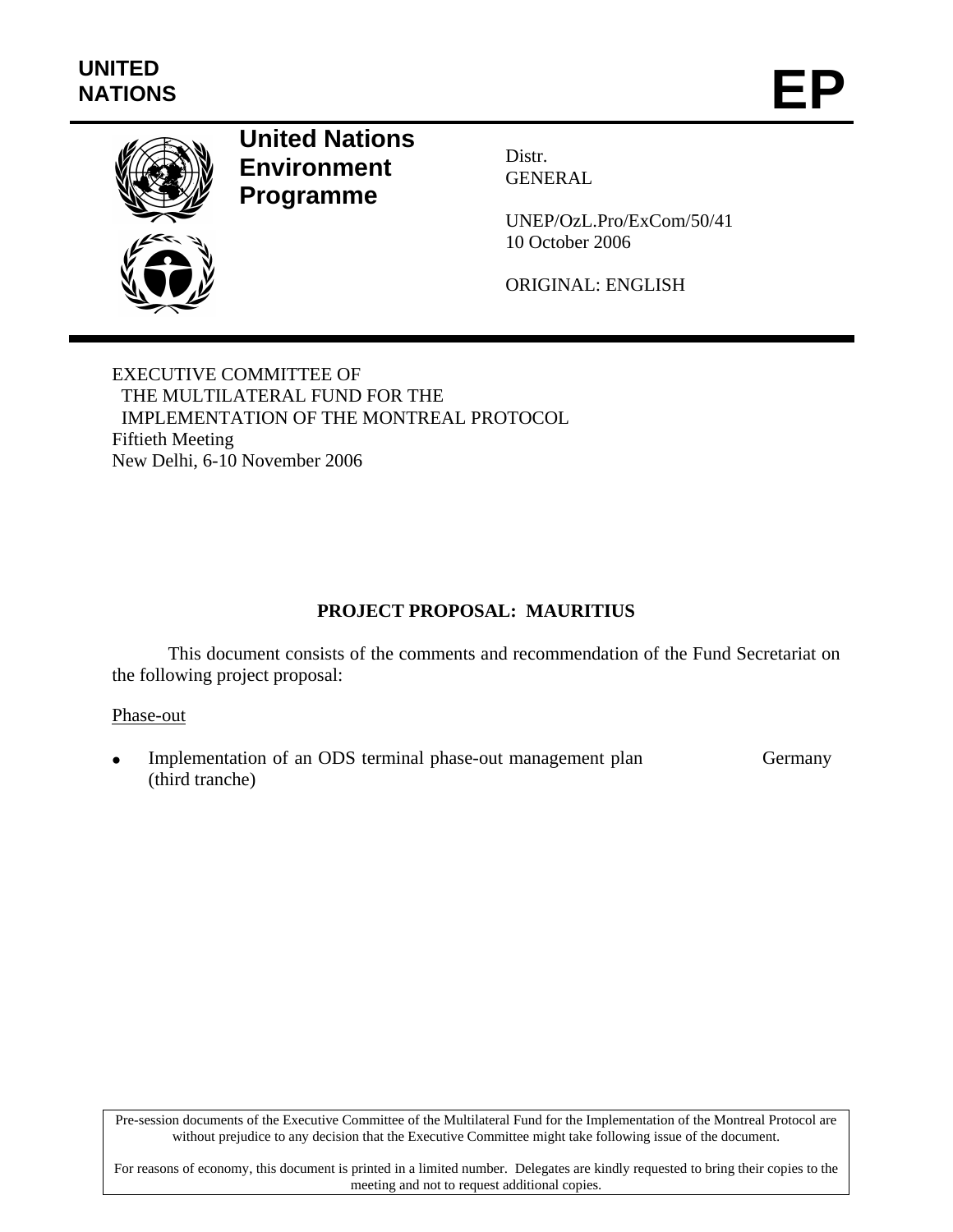# **PROJECT EVALUATION SHEET – MULTI-YEAR PROJECTS MAURITIUS**

#### **PROJECT TITLE BILATERAL/IMPLEMENTING AGENCY**

Implementation of an ODS terminal phase-out management plan (third tranche) Germany

#### **NATIONAL CO-ORDINATING AGENCY:** Ozone Unit

#### **LATEST REPORTED CONSUMPTION DATA FOR ODS ADDRESSED IN PROJECT A: ARTICLE-7 DATA (ODP TONNES, 2005**, **AS OF SEPTEMBER 2006)**

| $\sim$ $\sim$<br>7F 1<br>Annex<br>$'$ as $\sim$ $\sim$ $\sim$ $\sim$<br>oud<br>$\Delta$<br>╰<br>-- -<br>___ | 0.07 |  |
|-------------------------------------------------------------------------------------------------------------|------|--|
|                                                                                                             |      |  |

### **B: COUNTRY PROGRAMME SECTORAL DATA (ODP TONNES, 2005**, **AS OF SEPTEMBER 2006)**

| <b>ODS</b>                   | Aerosol | Foam | Ref. | <b>ODS</b> | Solvents | Process agent | Fumigant |
|------------------------------|---------|------|------|------------|----------|---------------|----------|
| $C_{\rm EC}$<br>$\mathbf{u}$ |         |      | 0.07 |            |          |               |          |
|                              |         |      |      |            |          |               |          |

**CFC consumption remaining eligible for funding (ODP tonnes)** 

#### **CURRENT YEAR BUSINESS PLAN:** Total funding US \$45,000: total phase-out 1.0 ODP tonnes.

| <b>PROJECT DATA</b>                               | 2003         | 2004   | 2005   | 2006  | 2007     | 2008 | 2009 | 2010 | Total   |
|---------------------------------------------------|--------------|--------|--------|-------|----------|------|------|------|---------|
| <b>Montreal Protocol limits</b>                   |              | 29.1   | 14.55  | 14.55 | 4.36     | 4.36 | 4.36 |      |         |
| Annual consumption limit                          | $\mathbf{2}$ |        |        |       |          |      |      |      |         |
| Annual phase-out from ongoing                     |              |        |        |       |          |      |      |      |         |
| projects                                          |              |        |        |       |          |      |      |      |         |
| Annual phase-out newly addressed                  |              |        |        |       |          |      |      |      |         |
| Annual unfunded phase-out                         |              |        |        |       |          |      |      |      |         |
| <b>TOTAL ODS CONSUMPTION TO BE</b>                |              |        |        |       | $\bf{0}$ |      |      |      |         |
| <b>PHASED OUT</b>                                 |              |        |        |       |          |      |      |      |         |
| Project cost as originally submitted (US \$)      |              |        |        |       |          |      |      |      |         |
| Final project costs (US \$):                      |              |        |        |       |          |      |      |      |         |
| <b>Funding for Germany</b>                        | 110,000      | 62,030 | 40,000 |       |          |      |      |      | 212,030 |
| <b>Total project funding</b>                      | 110,000      | 62,030 | 40,000 |       |          |      |      |      | 212,030 |
| Final support costs (US \$):                      |              |        |        |       |          |      |      |      |         |
| Support cost for Germany                          | 14,300       | 8,064  | 5,200  |       |          |      |      |      | 27,564  |
| <b>Total support costs</b>                        | 14,300       | 8,064  | 5,200  |       |          |      |      |      | 27,564  |
| TOTAL COST TO MULTILATERAL<br><b>FUND (US \$)</b> | 124,300      | 70.094 | 45,200 |       |          |      |      |      | 239,594 |
| Final project cost effectiveness (US \$/kg)       |              |        |        |       |          |      |      |      | n/a     |

**FUNDING REQUEST:** Approval of funding for the third tranche (2006) as indicated above.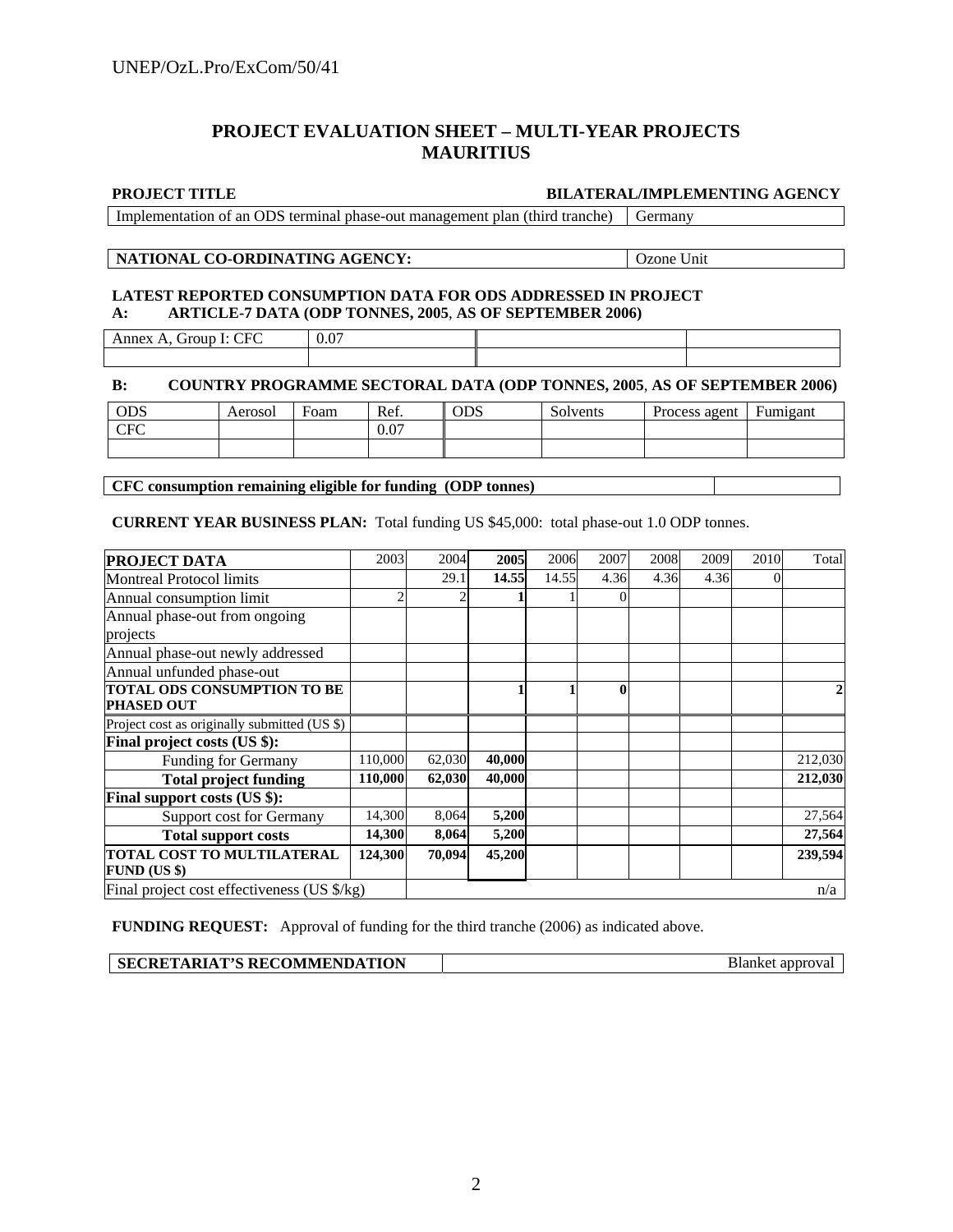# **PROJECT DESCRIPTION**

1. On behalf of the Government of Mauritius, the Government of Germany has submitted a progress report on the implementation of the second work programme of the Mauritius ODS terminal phase-out management plan (TPMP) and a request for funding for the third and final work programme at a total cost of US \$40,000 plus agency support cost of US \$5,200.

# **Background**

2. The TPMP for Mauritius was approved by the Executive Committee at its 41st Meeting, to completely phase-out CFC consumption in the country by 2007. Total funding of US \$212,030 was approved in principle by the Executive Committee. At the same meeting, the Executive Committee approved US \$110,000, plus agency support cost for Germany, for the implementation of the first work programme (UNEP/OzL.Pro/ExCom/41/47 and Corr.1). At its 45th Meeting, the Executive Committee approved an additional US \$62,023 plus agency support cost for Germany for the implementation of the second work programme (UNEP/OzL.Pro/ExCom/45/37).

# **Progress report on the implementation of the second work programme**

3. In 1991, the Government of Mauritius enacted an import ban on CFC-based refrigeration equipment and adopted a strategy to gradually reduce its CFC imports. As a result of the ban, most of the equipment in operation in the country is non-CFC-based. The few remaining CFC-based systems in operation will be retrofitted.

4. The Government agreed to utilize part of the funding available under the TPMP proposal to partially finance the costs of retrofitting the chiller system presently installed at the New Court House. Once the retrofit of the chiller is completed, about 0.5 ODP tonnes of CFCs will be recovered and recycled. Two other CFC-based chillers that are installed in government-owned buildings have already been retrofitted.

5. In order to promote longer term alternatives to ODS-based refrigerants, the Government of Mauritius has conducted training courses on hydrocarbon refrigerants. These courses were attended by 38 technicians, and generated interest within the country for converting other HCFC-22 and HFC-134a-based refrigeration equipment to hydrocarbons.

6. In the past, Mauritius used 0.45 ODP tonnes of MB for the fumigation of a flour mill (Les Moulins de la Concorde Ltée). Since the Government banned the import of MB into the country in 2001, the flour mill switched to phosphine with negative results. After several meetings between the Government and representatives of the flour mill it was agreed to test sulfuryl fluoride as a potential fumigant. The fumigation trial is planned for December 2007.

7. As of 31 August 2006, US \$77,602 has been disbursed and US \$72,510 will be completely disbursed by the end of 2006.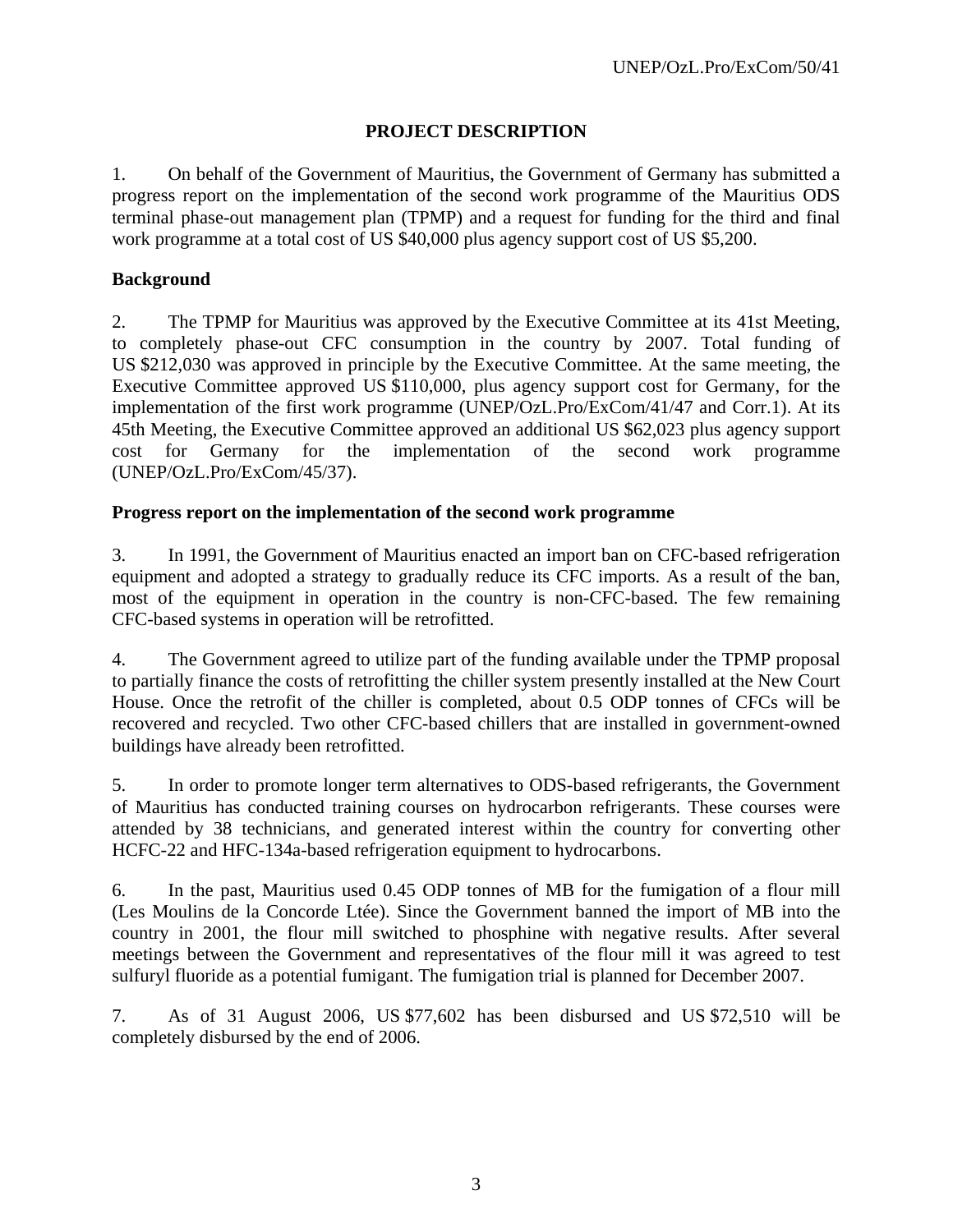# **Plan of action for the third work programme**

8. The Government of Mauritius commits to implementing the following activities under the third work programme of the TPMP:

- (a) Finish retrofitting the chiller at New Court House;
- (b) Further train and raise the awareness of refrigeration servicing technicians in the use of hydrocarbon refrigerants. Technicians servicing fishing and sailing vessels will be invited to attend these courses;
- (c) Upgrade the curriculum of refrigeration training programmes and provide additional equipment and basic tools for training centres;
- (d) Implement fumigation trials with sulfuryl fluoride at the flour mill Les Moulins de la Concorde Ltée.

# **SECRETARIAT'S COMMENTS AND RECOMMENDATION**

# **COMMENTS**

9. The Secretariat noted that, in 2005, the Government of Mauritius had reported only 0.07 ODP tonnes of CFCs under Article 7 of the Montreal Protocol. Through the implementation of the TPMP, the Government committed to achieving the complete phase-out of CFCs (and other ODS) by January 2007. The CFC baseline for Mauritius is 29.1 ODP tonnes.

10. The Government of Mauritius also reported a consumption of 0.033 ODP tonnes of CTC in 2005, which was above the allowable level. The Implementation Committee had discussed this issue at its 36th Meeting, and had agreed to defer until 2007 consideration of the compliance status of Mauritius in relation to the Protocol's control measures for CTC, in accordance with the provisions of decision XVII/13. Upon a request from the Secretariat for clarification of this matter, the Government of Germany indicated that the Government of Mauritius has banned all imports of CTC into the country; therefore, no imports of CTC are expected in the future.

11. In regard to the use of hydrocarbon refrigerants, the Government of Germany indicated that Mauritius is planning to ban imports of HCFCs into the country, and is also favouring the use of hydrocarbon refrigerants rather than HFC alternatives. Importers are currently trying to identify a feasible supplier of hydrocarbons, considering the small quantities needed and the location of potential suppliers (Australia, United Kingdom and the United States). The Government has already decided to remove import duties from all hydrocarbon refrigerants.

12. When asked why sulfuryl fluoride was only being tested as an alternative fumigant in December 2007, the Government of Germany indicated that the flour mill could only shut down its production facility for a few days in the month of December. All the procedures to import sulfuryl fluoride and the equipment needed for its application would take up to six months.